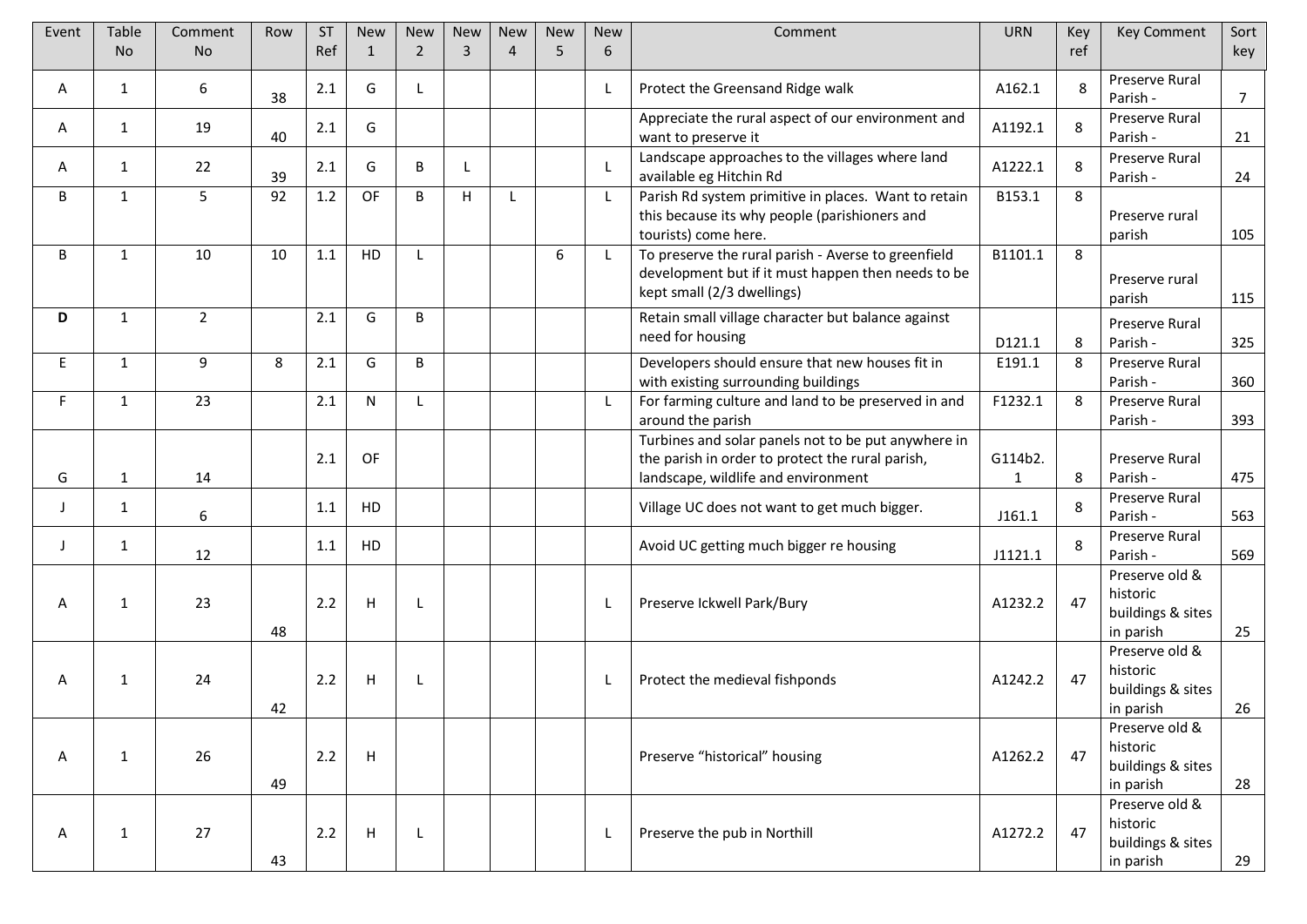| A  | $\overline{2}$ | 16 | 50 | 2.2 | н                         |   |    |    |     | Listed buildings - protect views                                                                                                                                                                                                                                                                           | A2162.2 | 47 | Preserve old &<br>historic<br>buildings & sites<br>in parish<br>Preserve old & | 54  |
|----|----------------|----|----|-----|---------------------------|---|----|----|-----|------------------------------------------------------------------------------------------------------------------------------------------------------------------------------------------------------------------------------------------------------------------------------------------------------------|---------|----|--------------------------------------------------------------------------------|-----|
| A  | 3              | 16 | 45 | 2.2 | н                         |   |    |    |     | Retain and maintain churches in Biggleswade Rd,<br>Upper Caldecote and Ickwell Rd, Northill.                                                                                                                                                                                                               | A3162.2 | 47 | historic<br>buildings & sites<br>in parish                                     | 87  |
| A  | 3              | 16 | 46 | 2.2 | H                         |   |    |    |     | Retain listed buildings - parish                                                                                                                                                                                                                                                                           | A3162.2 | 47 | Preserve old &<br>historic<br>buildings & sites<br>in parish                   | 88  |
| A  | 3              | 16 | 47 | 2.2 | H                         |   |    |    |     | Retains and maintain old buildings - parish                                                                                                                                                                                                                                                                | A3162.2 | 47 | Preserve old &<br>historic<br>buildings & sites<br>in parish                   | 89  |
| Α  | 3              | 17 | 44 | 2.2 | H                         |   |    |    |     | U/C Retain and maintain old buildings eg old<br>Methodist church now Acorn Antiques, Hitchin Rd<br><b>Upper Caldecote</b>                                                                                                                                                                                  | A3172.2 | 47 | Preserve old &<br>historic<br>buildings & sites<br>in parish                   | 90  |
| B  | $\mathbf{1}$   | 22 | 57 | 2.2 | н                         |   |    |    |     | Need a list of listed and old buildings in Parish.<br>Want to retain and maintain these historic buildings<br>as heritage.                                                                                                                                                                                 | B1222.2 | 47 | Preserve old &<br>historic<br>buildings & sites<br>in parish                   | 131 |
| B  | 4              | 18 | 55 | 2.2 | H                         | N | VG | FP | L12 | (16) Maintain and conserve the churches, the<br>wildlife, the pub, the pond, open space between<br>Northill and Ickwell, bridleways/walkways, open<br>views, village greens (Ickwell/Upper<br>Caldecote/Thorncote Green and Hatch); Ickwell<br>Bury, Park UC (CPFA), schools, post office (* Map x<br>ref) | B4181.3 | 47 | Preserve old &<br>historic<br>buildings & sites<br>in parish                   | 197 |
| F. | $\mathbf{1}$   | 20 |    | 2.2 | H                         |   |    |    |     | Maypole to be preserved                                                                                                                                                                                                                                                                                    | F1202.2 | 47 | Preserve old &<br>historic<br>buildings & sites<br>in parish                   | 390 |
| F. | 1              | 21 |    | 2.2 | н                         |   |    |    |     | War memorial to be preserved                                                                                                                                                                                                                                                                               | F1212.2 | 47 | Preserve old &<br>historic<br>buildings & sites<br>in parish                   | 391 |
| F. | 1              | 22 |    | 2.2 | н                         |   |    |    |     | Bench at crossroads Biggleswade rd/Hitchin Rd to<br>be preserved-                                                                                                                                                                                                                                          | F1222.2 | 47 | Preserve old &<br>historic<br>buildings & sites<br>in parish                   | 392 |
| F. | $\overline{2}$ | 18 |    | 2.2 | $\boldsymbol{\mathsf{H}}$ |   |    |    |     | Want to keep churches, old buildings, graveyard, old<br>trees, maypole                                                                                                                                                                                                                                     | F2182.2 | 47 | Preserve old &<br>historic<br>buildings & sites                                | 412 |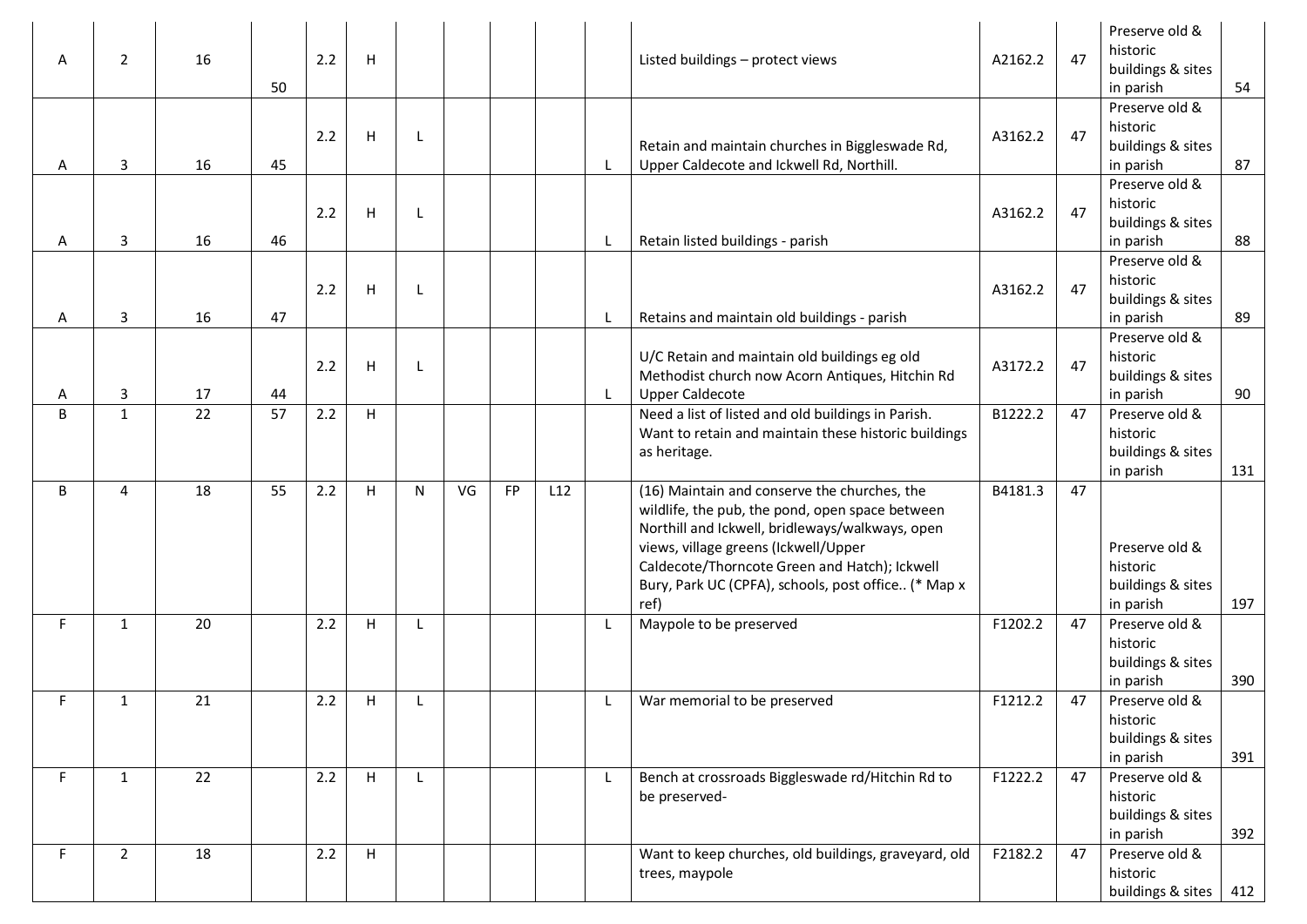|    |                |    |                 |     |              |              |  |   |                                                        |          |    | in parish                      |     |
|----|----------------|----|-----------------|-----|--------------|--------------|--|---|--------------------------------------------------------|----------|----|--------------------------------|-----|
| F. | $\overline{3}$ | 30 |                 | 2.2 | H            |              |  |   | Keep churches, post office, schools, playgroups and    | F330a2.2 | 47 | Preserve old &                 |     |
|    |                |    |                 |     |              |              |  |   | maypole                                                |          |    | historic                       |     |
|    |                |    |                 |     |              |              |  |   |                                                        |          |    | buildings & sites              |     |
|    |                |    |                 |     |              |              |  |   |                                                        |          |    | in parish                      | 449 |
|    |                |    |                 |     |              |              |  |   | Retain existing buildings on Caldecote Green and all   |          |    | Preserve old &                 |     |
|    |                |    |                 | 2.2 | <b>HER</b>   | L            |  |   | old buildings plus existing landscape & woodland       |          |    | historic                       |     |
| G  | $\mathbf{1}$   | 19 |                 |     |              |              |  | L | features                                               | G1192.2  | 47 | buildings & sites<br>in parish | 480 |
|    |                |    |                 |     |              |              |  |   |                                                        |          |    | Preserve old &                 |     |
|    |                |    |                 |     |              |              |  |   | Retain 2 chapels, maypole, 2 woods (map ref 8),        |          |    | historic                       |     |
|    |                |    |                 | 2.2 | HER          | $\mathbf{I}$ |  |   | village halls, northill pub, PFA and playing fields    |          |    | buildings & sites              |     |
| G  | 1              | 20 |                 |     |              |              |  | L |                                                        | G1202.2  | 47 | in parish                      | 481 |
|    |                |    |                 |     |              |              |  |   |                                                        |          |    | Preserve old &                 |     |
|    |                |    |                 |     |              |              |  |   | Need to keep recreation areas, PFA, village greens,    |          |    | historic                       |     |
|    |                |    |                 | 2.2 | $\mathsf{H}$ |              |  |   | churches, schools, post office, old buildings          |          |    | buildings & sites              |     |
| G  | 3              | 31 |                 |     |              |              |  |   |                                                        | G2312.2  | 47 | in parish                      | 538 |
|    |                |    |                 |     |              |              |  |   | Keep, maintain and conserve maypole, village           |          |    |                                |     |
|    |                |    |                 |     |              |              |  |   | greens, old pond northill, northill pub, PFA, Antiques |          |    | Preserve old &                 |     |
|    | $\mathbf{1}$   |    |                 | 2.2 | Н            |              |  |   | shop, churches, schools, alms houses, any old and      |          | 47 | historic                       |     |
|    |                |    |                 |     |              |              |  |   | listed buildings, thatched cottages, post office,      |          |    | buildings & sites              |     |
|    |                | 26 |                 |     |              |              |  |   | playing fields, footpaths and wildlife                 | J1262.2  |    | in parish                      | 583 |
|    |                |    |                 |     |              |              |  |   |                                                        |          |    | Retain thatched                |     |
|    |                |    |                 |     |              |              |  |   |                                                        |          |    | cottages using<br>affordable   |     |
|    |                |    |                 |     |              |              |  |   |                                                        |          |    | thatch because                 |     |
|    |                |    |                 | 2.2 | н            |              |  |   |                                                        | A3152.2  | 50 | it will                        |     |
|    |                |    |                 |     |              |              |  |   |                                                        |          |    | encourage                      |     |
|    |                |    |                 |     |              |              |  |   | Retain thatched cottages using affordable thatch       |          |    | owners to                      |     |
|    |                |    |                 |     |              |              |  |   | because it will encourage owners to maintain them -    |          |    | maintain them -                |     |
| Α  | 3              | 15 | 51              |     |              |              |  |   | parish                                                 |          |    | parish                         | 86  |
| B  | $\mathbf{1}$   | 23 | $\overline{58}$ | 2.2 | H            |              |  |   | Requirements of Central Bedfordshire for heritage      | B1232.2  | 50 | Retain thatched                |     |
|    |                |    |                 |     |              |              |  |   | issues need to be realistic in terms of affordability  |          |    | cottages using                 |     |
|    |                |    |                 |     |              |              |  |   | and availability eg Thatch required for use on         |          |    | affordable                     |     |
|    |                |    |                 |     |              |              |  |   | thatched properties.                                   |          |    | thatch because                 |     |
|    |                |    |                 |     |              |              |  |   |                                                        |          |    | it will                        |     |
|    |                |    |                 |     |              |              |  |   |                                                        |          |    | encourage                      |     |
|    |                |    |                 |     |              |              |  |   |                                                        |          |    | owners to                      |     |
|    |                |    |                 |     |              |              |  |   |                                                        |          |    | maintain them -                |     |
|    |                |    |                 |     |              |              |  |   |                                                        |          |    | parish                         | 132 |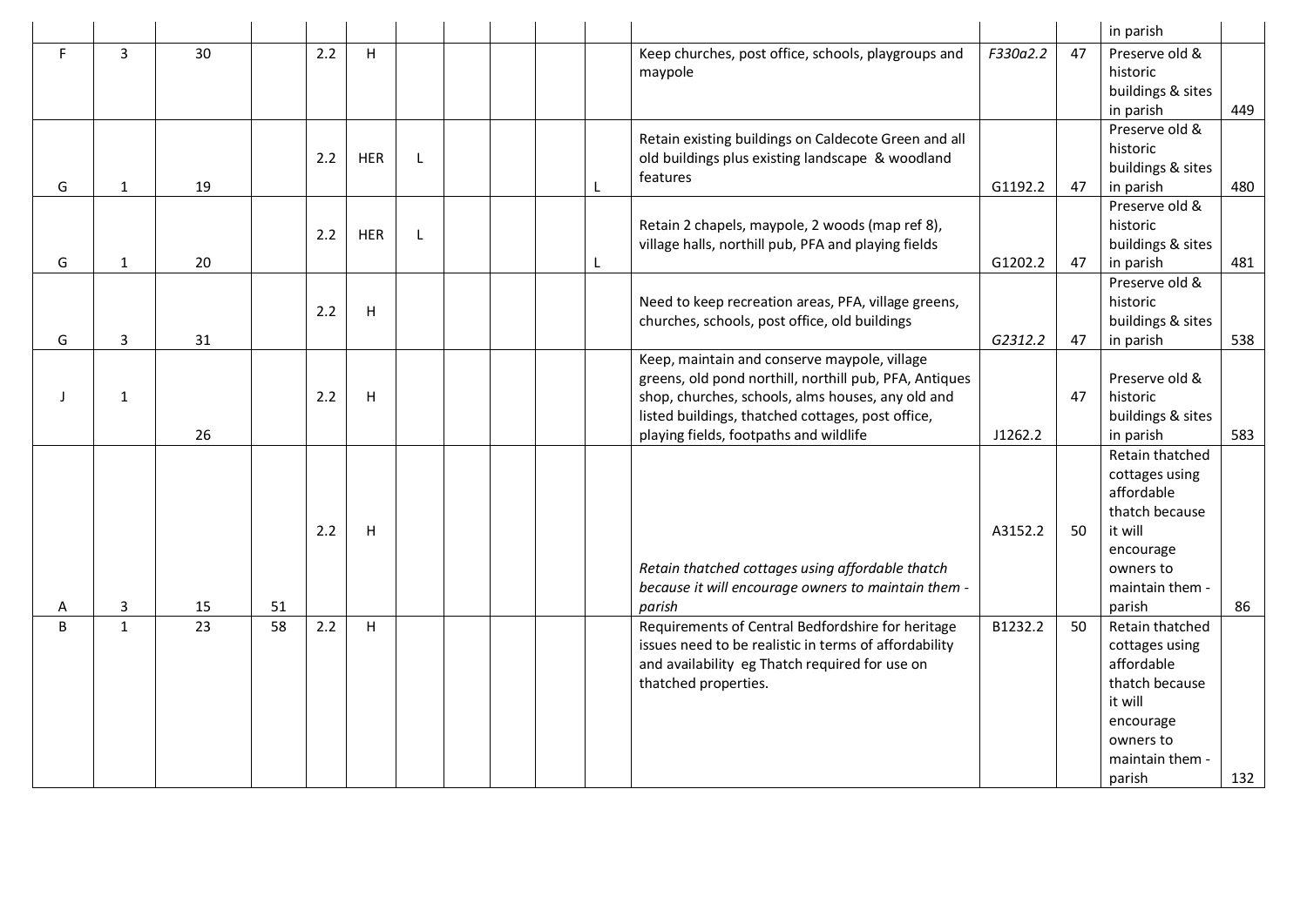| ח | 1              | 11             |    | 2.2     | H         | B | Q |   | Thatched cottages "nice" to look at - more<br>important that are kept in good repair, if necessary<br>using cheaper materials ie reed, rather than<br>insisting on expensive long straw - which might<br>mean roofs fall into disrepair | D1112.2 | 50 | Retain thatched<br>cottages using<br>affordable<br>thatch because<br>it will<br>encourage<br>owners to<br>maintain them -<br>parish | 334 |
|---|----------------|----------------|----|---------|-----------|---|---|---|-----------------------------------------------------------------------------------------------------------------------------------------------------------------------------------------------------------------------------------------|---------|----|-------------------------------------------------------------------------------------------------------------------------------------|-----|
| A | $\mathbf{1}$   | 12             | 54 | 1.1     | HD        | B |   |   | Whatever is planned needs to be in keeping with<br>village/rural setting.                                                                                                                                                               | A1121.1 | 57 | Whatever is<br>planned needs<br>to be in keeping<br>with<br>village/rural<br>setting.                                               | 14  |
| A | $\overline{2}$ | 16             | 34 | 3.1     | FP        |   |   |   | Protect footpaths                                                                                                                                                                                                                       | A2163.1 | 57 | Preserve Rural<br>Parish -                                                                                                          | 55  |
| B | $\mathbf{1}$   | 10             | 9  | 1.1     | ASP       |   |   | 5 | To preserve the rural parish - New builds should not<br>adversely affect who and what is already existing                                                                                                                               | B1101.1 | 57 | Whatever is<br>planned needs<br>to be in keeping<br>with<br>village/rural<br>setting.                                               | 112 |
| B | $\mathbf{1}$   | 13             | 74 | $1.1\,$ | HD        | B |   |   | Design of new builds should be in keeping with the<br>surrounding area and the parish as a conservation<br>area. New technology where visible (eg solar<br>panels, wind farms) can spoil the character of an<br>area - parish wide      | B1131.1 | 57 | Whatever is<br>planned needs<br>to be in keeping<br>with<br>village/rural<br>setting.                                               | 120 |
| G | 3              | 12             |    | 1.1     | HD        | B |   |   | Housing needs to blend in with the surrounding area                                                                                                                                                                                     | G2121.1 | 57 | Whatever is<br>planned needs<br>to be in keeping<br>with<br>village/rural<br>setting.                                               | 518 |
|   | 1              | $\overline{2}$ |    | 1.1     | HD        | B |   |   | Housing development - Need to be in keeping with<br>the village and immediate surrounding property                                                                                                                                      | J121.1  | 57 | Whatever is<br>planned needs<br>to be in keeping<br>with<br>village/rural<br>setting.                                               | 559 |
| Α | $\mathbf{1}$   | 18             | 67 | 2.1     | ${\sf N}$ |   |   |   | High stewardship of our landscape to protect<br>wildlife is appreciated                                                                                                                                                                 | A1182.1 | 82 | Manage/mainta<br>in and conserve<br>landscape &<br>wildlife in the<br>parish                                                        | 20  |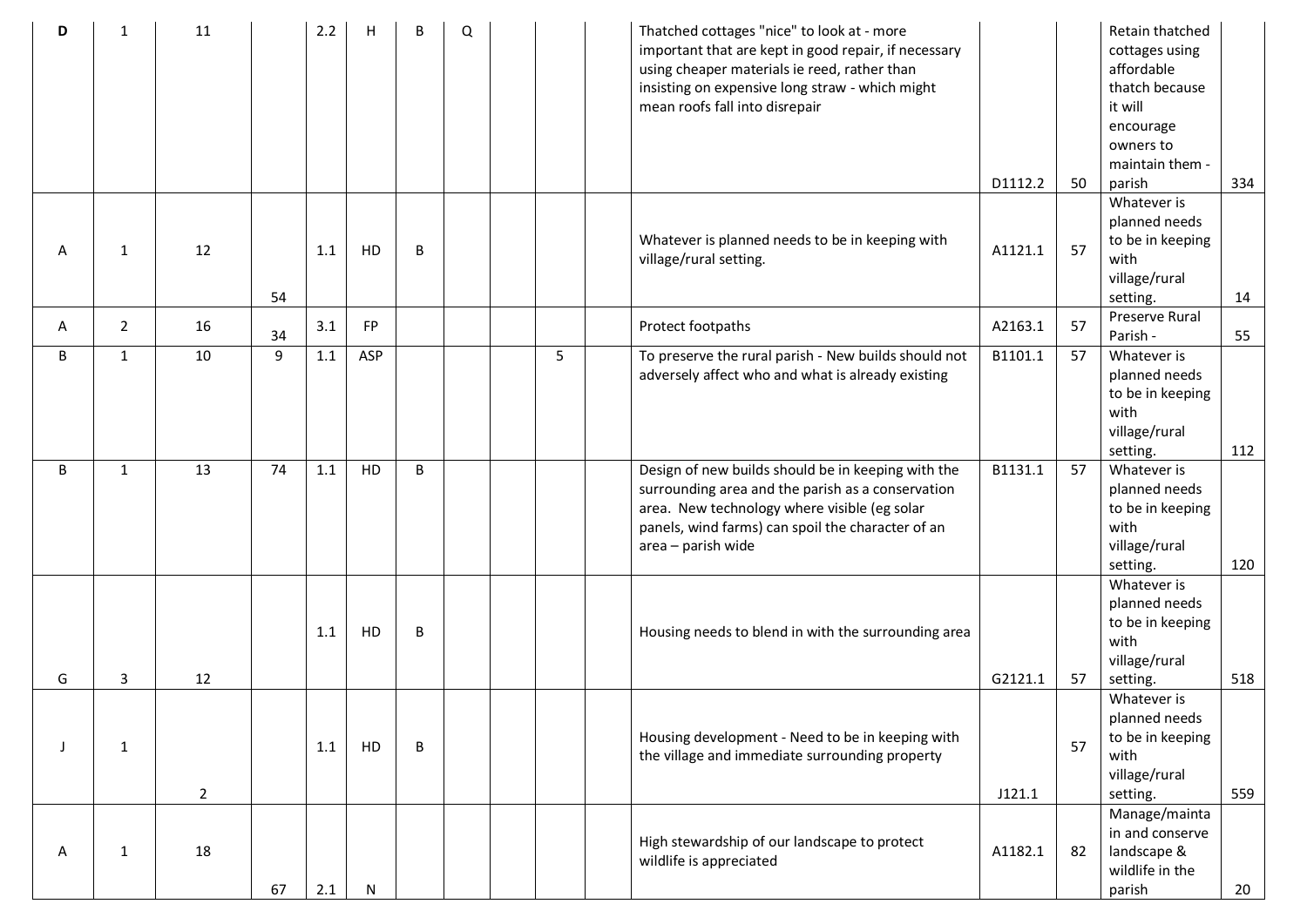| Α            | 3              | 13 | 68  | 2.1 | N  |  |     | Green spaces surrounding the villages need<br>protecting because they attract tourists, people love<br>walking their dogs and riding there, the wildlife can<br>flourish and be protected - parish wide                                                                                                       | A3132.1 | 82 | Manage/mainta<br>in and conserve<br>landscape &<br>wildlife in the<br>parish | 84  |
|--------------|----------------|----|-----|-----|----|--|-----|---------------------------------------------------------------------------------------------------------------------------------------------------------------------------------------------------------------------------------------------------------------------------------------------------------------|---------|----|------------------------------------------------------------------------------|-----|
| A            | 3              | 18 | 64  | 2.1 | N  |  |     | U/C Maintain and conserve hedgerows behind<br>houses in Hitchin Rd (both sides) between post<br>office and footpath leading to Ickwell sheep walk<br>and between The Garage and G&M growers on the<br>other side of the Rd. There are red kites, bats, barn<br>owls, monkjacks, foxes, frogs and newts there. | A3182.1 | 82 | Manage/mainta<br>in and conserve<br>landscape &<br>wildlife in the<br>parish | 91  |
| A            | 3              | 19 | 65  | 2.1 | N  |  |     | Ickwell -Maintain and conserve the areas to the<br>south side of footpath between U/C Hitchin Rd and<br>Sheep's Walk Ickwell as it is a key nature area<br>containing amongst others yellow hammers                                                                                                           | A3192.1 | 82 | Manage/mainta<br>in and conserve<br>landscape &<br>wildlife in the<br>parish | 92  |
| Α            | 3              | 20 | 66  | 2.1 | N  |  |     | Work that Simon Maudlin is doing to manage,<br>conserve and maintain wildlife should be protected<br>as it allows wildlife to be increase in safety-parish.                                                                                                                                                   | A3202.1 | 82 | Manage/mainta<br>in and conserve<br>landscape &<br>wildlife in the<br>parish | 93  |
| B            | 3              | 15 | 83  | 3.2 | N  |  |     | Northill Pond renovation                                                                                                                                                                                                                                                                                      | B3153.2 | 82 | Manage/mainta<br>in and conserve<br>landscape &<br>wildlife in the<br>parish | 174 |
| B            | 4              | 18 | 38  | 3.1 | FP |  | L12 | (16) Maintain and conserve the churches, the<br>wildlife, the pub, the pond, open space between<br>Northill and Ickwell, bridleways/walkways, open<br>views, village greens (Ickwell/Upper<br>Caldecote/Thorncote Green and Hatch); Ickwell<br>Bury, Park UC (CPFA), schools, post office (* Map x<br>ref)    | B4181.3 | 82 | Manage/mainta<br>in and conserve<br>landscape &<br>wildlife in the<br>parish | 196 |
| B            | 4              | 22 | 81  | 2.1 | N  |  |     | (18) Maintain trees (* Map x ref)                                                                                                                                                                                                                                                                             | B4222.1 | 82 | Manage/mainta<br>in and conserve<br>landscape &<br>wildlife in the<br>parish | 202 |
| $\mathsf{C}$ | $\overline{2}$ | 12 | 102 | Δ   | OF |  |     | Preservation of views along Caldecote Road                                                                                                                                                                                                                                                                    | C2124   | 82 | Manage/mainta<br>in and conserve<br>landscape &<br>wildlife in the<br>parish | 259 |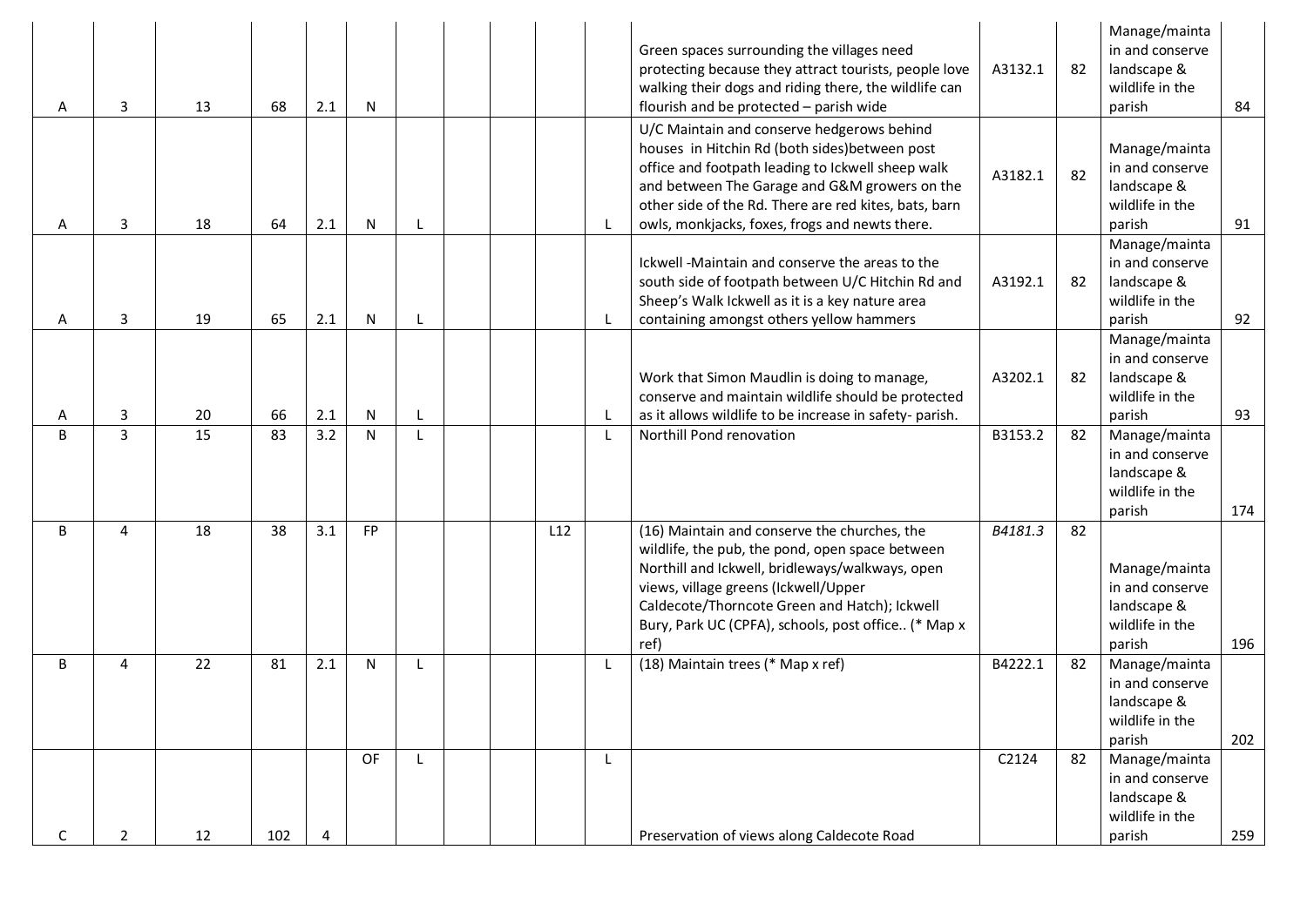| C      | 3                 | 8        | 92 | 2.1        | $\mathsf{N}$ |            |              | 24 | Improve linkage and access between Upper<br>Caldecote and Lower Caldecote either upgrade track<br>to byway with clear indication about access, surface<br>maintence and drainage upgrading taking note of<br>bat protection. | C383.1             | 82       | Manage/mainta<br>in and conserve<br>landscape &<br>wildlife in the<br>parish           | 277        |
|--------|-------------------|----------|----|------------|--------------|------------|--------------|----|------------------------------------------------------------------------------------------------------------------------------------------------------------------------------------------------------------------------------|--------------------|----------|----------------------------------------------------------------------------------------|------------|
|        |                   |          |    |            | N            | <b>BUS</b> | $\mathsf{L}$ | 23 | Better understanding of possible golf course<br>development re landscaping and wildlife and                                                                                                                                  | C3202.1            | 82       | Manage/mainta<br>in and conserve<br>landscape &<br>wildlife in the                     |            |
| C<br>D | 3<br>$\mathbf{1}$ | 20<br>16 | 91 | 2.1<br>2.1 | $\mathsf{N}$ |            |              |    | general impact on area. (UC Hills Lane area)<br>Residents of B'wade Rd on the north side have an<br>open countryside view- worth preserving, whereas<br>those on south side are more enclosed                                |                    |          | parish<br>Manage/mainta<br>in and conserve<br>landscape &<br>wildlife in the           | 291        |
| D      | $\mathbf{1}$      | 17       |    | 2.1        | VG           | L          |              |    | View to retain - the Green at UC                                                                                                                                                                                             | D1161.1<br>D1172.1 | 82<br>82 | parish<br>Manage/mainta<br>in and conserve<br>landscape &<br>wildlife in the<br>parish | 339<br>340 |
| D      | $\mathbf{1}$      | 18       |    | 2.1        | G            | L          |              |    | Not too concerned about proposed gravel<br>extraction on north side of Hill Lane - loss of view<br>behind G&M not a concern                                                                                                  | D1182.1            | 82       | Manage/mainta<br>in and conserve<br>landscape &<br>wildlife in the<br>parish           | 341        |
| E.     | 1                 | 12       | 11 | 2.1        | $\mathsf{N}$ |            |              |    | All natural areas, fields and trees in the parish<br>should be preserved                                                                                                                                                     | E1122.1            | 82       | Manage/mainta<br>in and conserve<br>landscape &<br>wildlife in the<br>parish           | 364        |
| F.     | $\overline{2}$    | 15       |    | 2.1        | $\mathsf{N}$ |            |              |    | Want to protect open spaces with wildlife                                                                                                                                                                                    | F2152.1            | 82       | Manage/mainta<br>in and conserve<br>landscape &<br>wildlife in the<br>parish           | 410        |
| F.     | $\overline{2}$    | 17       |    | 2.1        | $\mathsf{N}$ |            |              |    | Want to protect wildlife and land                                                                                                                                                                                            | F2172.1            | 82       | Manage/mainta<br>in and conserve<br>landscape &<br>wildlife in the<br>parish           | 411        |
| F.     | 3                 | 25       |    | 2.1        | N            |            |              |    | Maintain as much green land as possible                                                                                                                                                                                      | F3252.1            | 82       | Manage/mainta<br>in and conserve<br>landscape &<br>wildlife in the<br>parish           | 443        |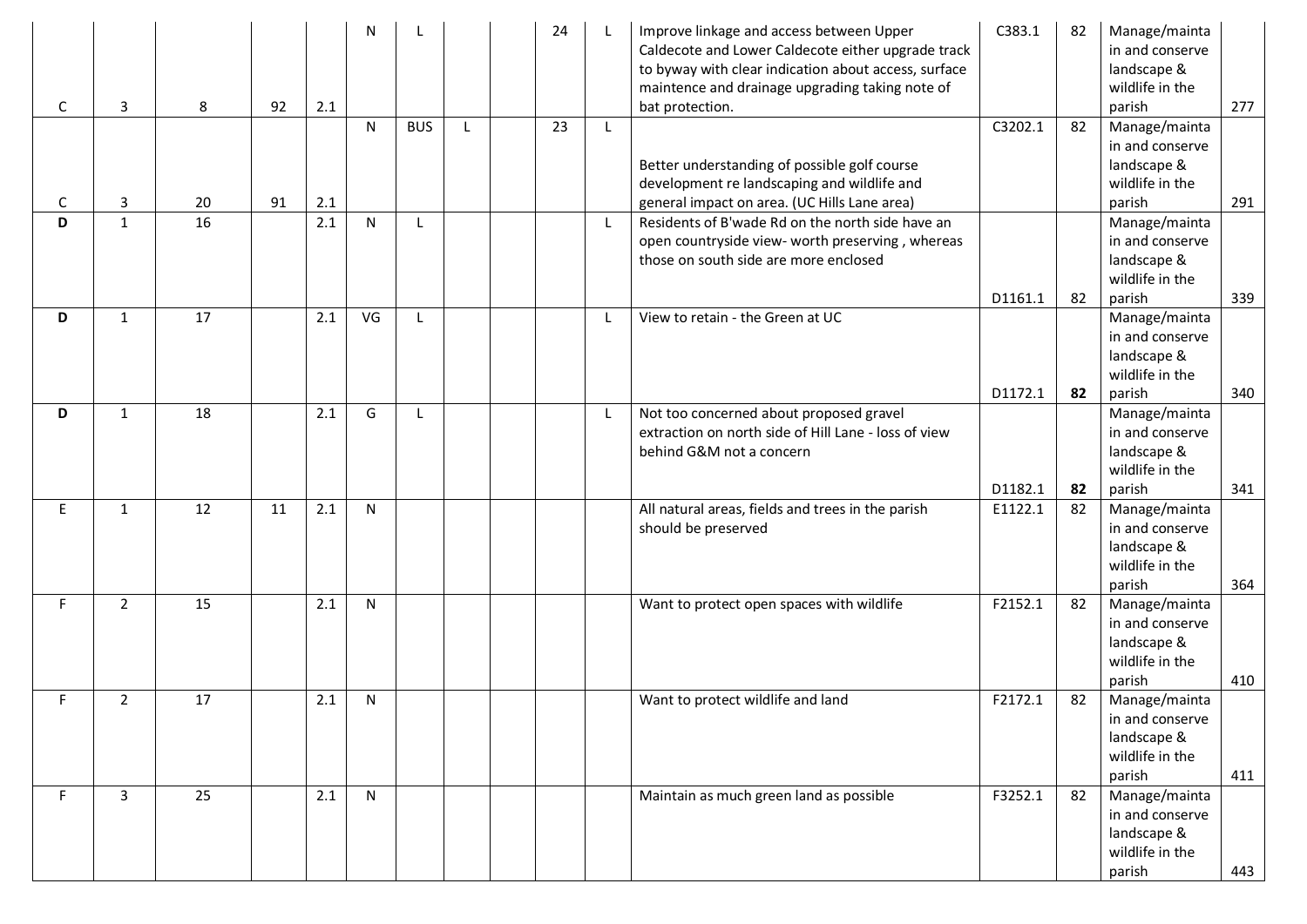|   | 3              | 29 | 2.1 | $\mathsf{N}$ |              |  |   | Keep the trees                                                                                                                                 | F3292.1                 | 82 | Manage/mainta<br>in and conserve<br>landscape &<br>wildlife in the<br>parish | 447 |
|---|----------------|----|-----|--------------|--------------|--|---|------------------------------------------------------------------------------------------------------------------------------------------------|-------------------------|----|------------------------------------------------------------------------------|-----|
| G | $\mathbf{1}$   | 14 | 2.1 | OF           |              |  |   | Turbines and solar panels not to be put anywhere in<br>the parish in order to protect the rural parish,<br>landscape, wildlife and environment | G114a2.<br>$\mathbf{1}$ | 82 | Maintainconser<br>ve rural parish                                            | 474 |
| G | $\mathbf{1}$   | 16 | 2.1 | $\sf H$      |              |  | L | Regular pond clearing Northill                                                                                                                 | G1162.1                 | 82 | Manage/mainta<br>in and conserve<br>landscape &<br>wildlife in the<br>parish | 477 |
| G | $\mathbf{1}$   | 17 | 2.1 | VG           | $\mathsf{L}$ |  | L | Retain the green area at entrance to Lower<br>Caldecote - The Grange                                                                           | G1172.1                 | 82 | Manage/mainta<br>in and conserve<br>landscape &<br>wildlife in the<br>parish | 478 |
| G | $\mathbf{1}$   | 21 | 2.2 | N            |              |  |   | Simon Maudlin's work with wildlife                                                                                                             | G1212.2                 | 82 | Manage/mainta<br>in and conserve<br>landscape &<br>wildlife in the<br>parish | 482 |
| G | $\overline{2}$ | 11 | 2.1 | N            |              |  |   | Community woodland- but lot of work to maintain                                                                                                | G2112.1                 | 82 | Manage/mainta<br>in and conserve<br>landscape &<br>wildlife in the<br>parish | 496 |
| G | 3              | 29 | 2.1 | $\mathsf{N}$ |              |  |   | Need to keep the trees and adopt a long term<br>woodland plan for upkeep of existing trees and<br>replacing what is lost                       | G2292.1                 | 82 | Manage/mainta<br>in and conserve<br>landscape &<br>wildlife in the<br>parish | 536 |
| G | 3              | 30 | 2.1 | N            |              |  |   | Keep existing green areas as they are                                                                                                          | G2302.1                 | 82 | Manage/mainta<br>in and conserve<br>landscape &<br>wildlife in the<br>parish | 537 |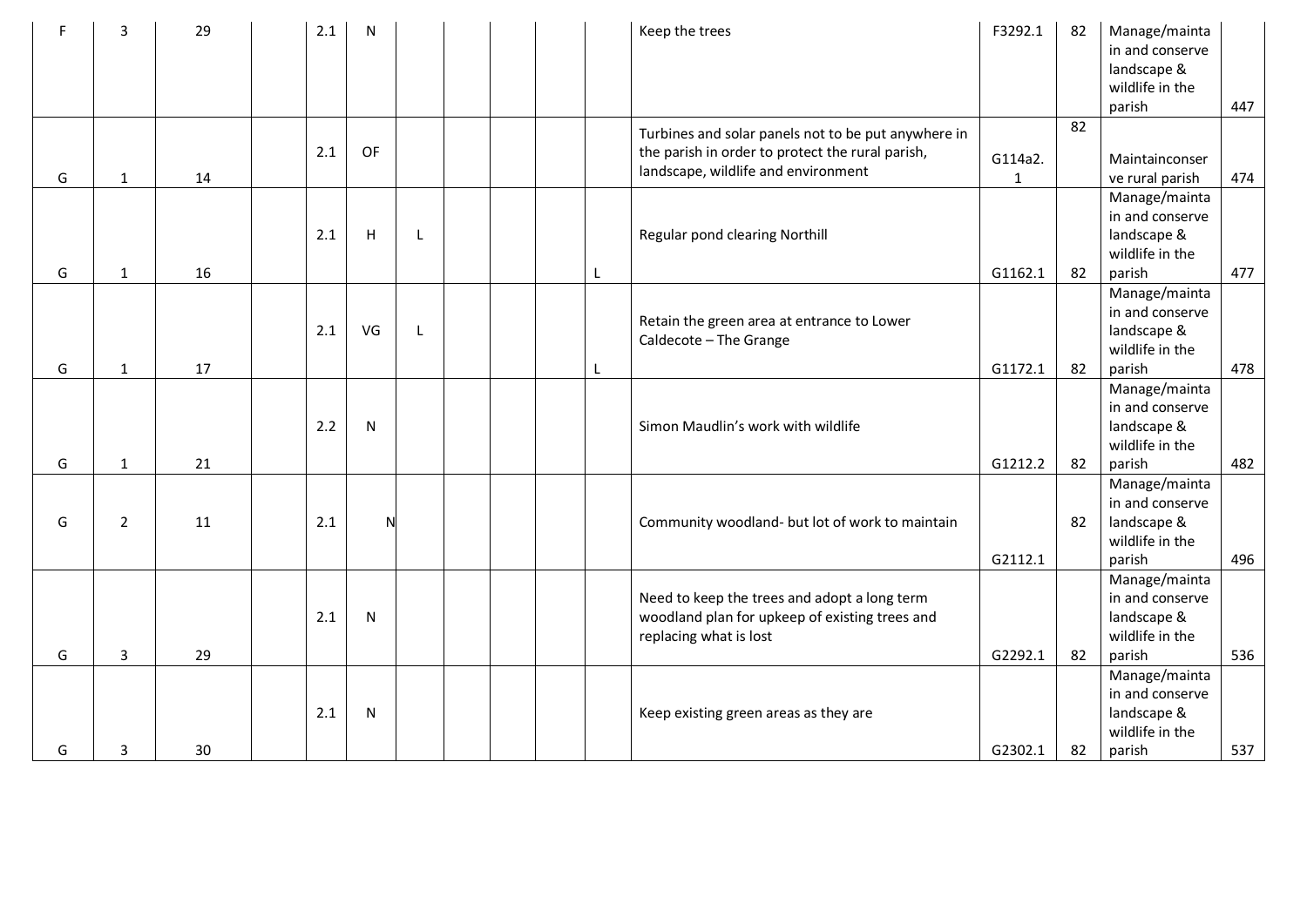|   |                |    |    | 2.1 |                         |   |  |              | We are fortunate in enjoying a diverse and complex<br>natural environment in the parish. This needs<br>further protection, better access and further<br>enhancement. A comprehensive survey of species<br>distribution and possible areas of protection and re-<br>introduction where decline needs to be<br>commissioned in order to determine guidance for<br>land regeneration and use. The EU High Stewardship<br>Scheme operated by Simon Maudlin gives guidance<br>and aspirations in regenerating eco-systems to the<br>benefit of growers and species diversity. | H142.1  | 82  | Manage/mainta<br>in and conserve<br>landscape &<br>wildlife in the            | 553 |
|---|----------------|----|----|-----|-------------------------|---|--|--------------|--------------------------------------------------------------------------------------------------------------------------------------------------------------------------------------------------------------------------------------------------------------------------------------------------------------------------------------------------------------------------------------------------------------------------------------------------------------------------------------------------------------------------------------------------------------------------|---------|-----|-------------------------------------------------------------------------------|-----|
| Н | 1              | 4  |    |     | N                       |   |  |              |                                                                                                                                                                                                                                                                                                                                                                                                                                                                                                                                                                          |         |     | parish<br>Manage/mainta                                                       |     |
|   | 1              | 10 |    | 1.1 | HD                      | N |  |              | Building at the back of houses on west side of<br>Hitchin Rd would destroy wildlife habitat for - bats.                                                                                                                                                                                                                                                                                                                                                                                                                                                                  | J1101.1 | 82  | in and conserve<br>landscape &<br>wildlife in the<br>parish                   | 567 |
|   |                |    |    | 2.2 | H                       |   |  |              | Keep, maintain and conserve maypole, village<br>greens, old pond northill, northill pub, PFA, Antiques<br>shop, churches, schools, alms houses, any old and<br>listed buildings, thatched cottages, post office,                                                                                                                                                                                                                                                                                                                                                         |         | 82  | Manage/mainta<br>in and conserve<br>landscape &<br>wildlife in the            |     |
|   |                | 26 |    |     |                         |   |  |              | playing fields, footpaths and wildlife                                                                                                                                                                                                                                                                                                                                                                                                                                                                                                                                   | J262.2  |     | parish                                                                        | 584 |
|   | 1              |    |    | 2.2 | $\overline{\mathsf{H}}$ |   |  |              | Maintain and support Simon Maudlin's conservation<br>work                                                                                                                                                                                                                                                                                                                                                                                                                                                                                                                |         | 82  | Manage/mainta<br>in and conserve<br>landscape &<br>wildlife in the            |     |
|   |                | 27 |    |     |                         |   |  |              |                                                                                                                                                                                                                                                                                                                                                                                                                                                                                                                                                                          | J1272.2 |     | parish                                                                        | 586 |
| К | $\overline{2}$ | 10 |    | 2.1 | 82                      |   |  |              | Access for all parish residents to walk in Woodland.<br>Children would particularly enjoy collecting conkers,<br>chestnuts etc                                                                                                                                                                                                                                                                                                                                                                                                                                           | K2102.1 | 82  | Manage/mainta<br>in & conserve<br>landscape and<br>wild life in the<br>parish | 630 |
| A | 1              | 20 | 87 | 2.1 | VG                      |   |  | L            | Village Greens need to be protected and maintained                                                                                                                                                                                                                                                                                                                                                                                                                                                                                                                       | A1202.1 | 102 | <b>Village Greens</b><br>need to be<br>retained<br>managed and<br>protected   | 22  |
| Α | $\mathbf{1}$   | 25 | 85 | 2.1 | VG                      | L |  | $\mathbf{L}$ | Protect the Greens in each of the villages                                                                                                                                                                                                                                                                                                                                                                                                                                                                                                                               | A1252.1 | 102 | <b>Village Greens</b><br>need to be<br>retained<br>managed and<br>protected   | 27  |
| Α | $\overline{2}$ | 10 | 86 | 2.1 | VG                      |   |  | $\perp$      | Better management of U/C green                                                                                                                                                                                                                                                                                                                                                                                                                                                                                                                                           | A2102.1 | 102 | <b>Village Greens</b><br>need to be<br>retained<br>managed and<br>protected   | 45  |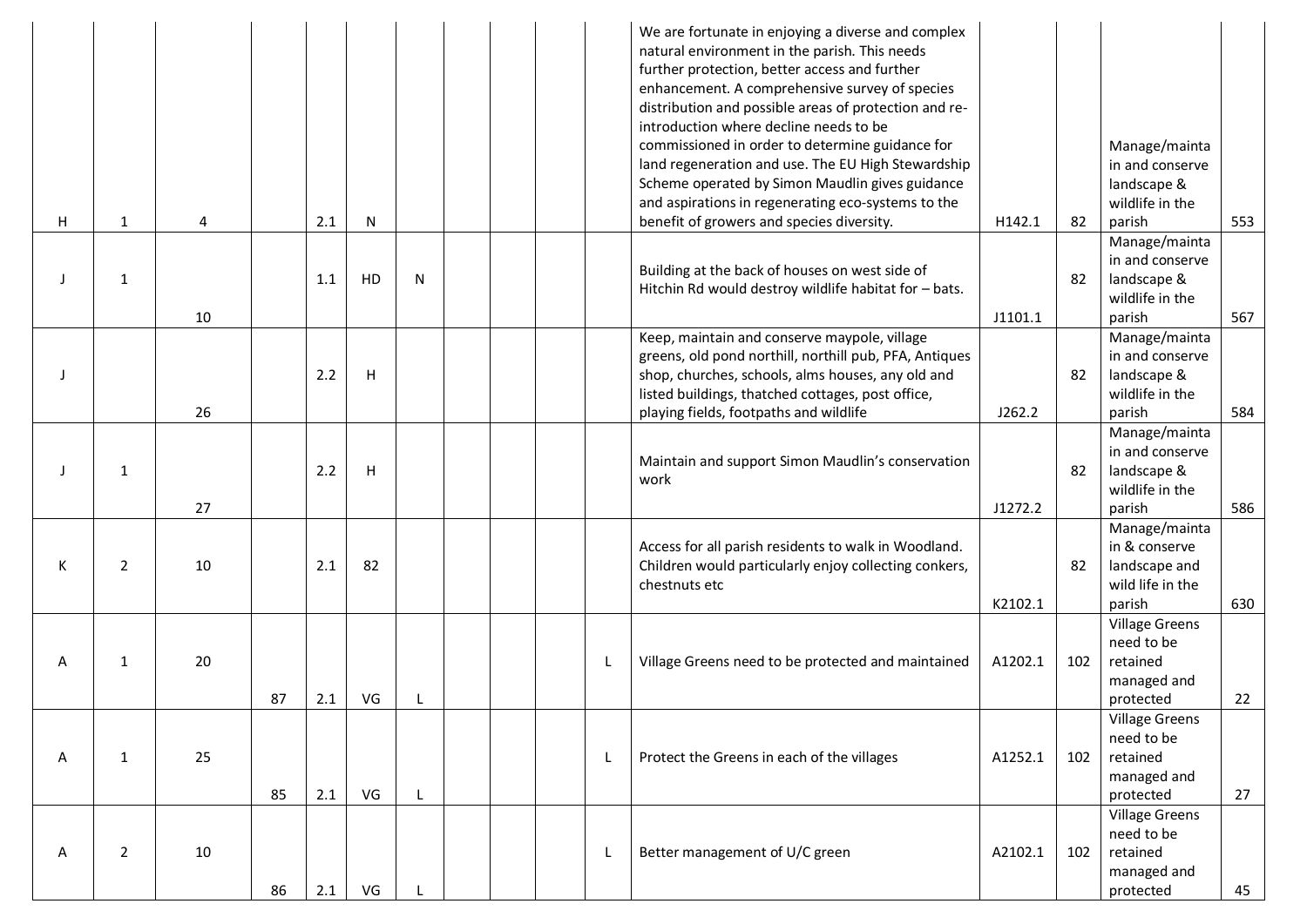| A  | 3              | 14           | 84  | 2.1 | VG | L            |              |              |    | Village greens need to be retained, maintained and<br>protected-parish                                                                                                                                                                                                                                                                                                                                 | A3142.1 | 102 | <b>Village Greens</b><br>need to be<br>retained<br>managed and<br>protected | 85  |
|----|----------------|--------------|-----|-----|----|--------------|--------------|--------------|----|--------------------------------------------------------------------------------------------------------------------------------------------------------------------------------------------------------------------------------------------------------------------------------------------------------------------------------------------------------------------------------------------------------|---------|-----|-----------------------------------------------------------------------------|-----|
| B  | $\overline{2}$ | $\mathbf{1}$ | 103 | 2.1 | VG | $\mathbf{I}$ |              |              |    | Keep the Ickwell. UC, Northill and Thorncote Village<br>Greens protected                                                                                                                                                                                                                                                                                                                               | B212.1  | 102 | <b>Village Greens</b><br>need to be<br>retained<br>managed and<br>protected | 142 |
| B  | 3              | 8            | 104 | 2.1 | VG | N            | $\mathsf{T}$ |              | 17 | Conservation area. Greens to be more useable by all<br>age groups. Flowers, borders.                                                                                                                                                                                                                                                                                                                   | B382.1  | 102 | <b>Village Greens</b><br>need to be<br>retained<br>managed and<br>protected | 167 |
| B  | $\overline{4}$ | 18           | 102 | 1.3 | VG | $\mathsf{L}$ |              |              | 12 | (16) Maintain and conserve the churches, the<br>wildlife, the pub, the pond, open space between<br>Northill and Ickwell, bridleways/walkways, open<br>views, village greens (Ickwell/Upper<br>Caldecote/Thorncote Green and Hatch); Ickwell<br>Bury, Park UC (CPFA), schools, post office (* Map x<br>ref)                                                                                             | B4181.3 | 102 | <b>Village Greens</b><br>need to be<br>retained<br>managed and<br>protected | 198 |
| C  | 4              | 17           | 121 | 2.1 | VG | VG           | OF           | $\mathbf{I}$ | 4  | The land owned by the Diocese of St Albans which is<br>rarely used by Upper Caldecote lower School should<br>be opened to the public to extend the Green. The<br>ditch that separates the Green from this land should<br>be removed. A facility for dog walkers to let their<br>dogs off the lead could be created. It could also<br>allow a lay-by opposite the shop and also zebra<br>crossing. (UC) | C4172.1 | 102 | <b>Village Greens</b><br>need to be<br>retained<br>managed and<br>protected | 310 |
| D  | $\mathbf{1}$   | 8            |     | 2.1 | VG | P            |              |              |    | Stop people parking on village greens                                                                                                                                                                                                                                                                                                                                                                  | D182.1  | 102 | <b>Village Greens</b><br>need to be<br>retained<br>managed and<br>protected | 332 |
| F. | 3              | 18           |     | 1.2 | VG |              |              |              |    | Make more use of the Green Upper Caldecote                                                                                                                                                                                                                                                                                                                                                             | F3181.2 | 102 | <b>Village Greens</b><br>need to be<br>retained<br>managed and<br>protected | 436 |
| G  | 1              | 15           |     | 2.1 | VG | L            |              |              |    | Thorncote (map ref 6) private - ensure it remains as<br>a green                                                                                                                                                                                                                                                                                                                                        | G1152.1 | 102 | <b>Village Greens</b><br>need to be<br>retained<br>managed and<br>protected | 476 |